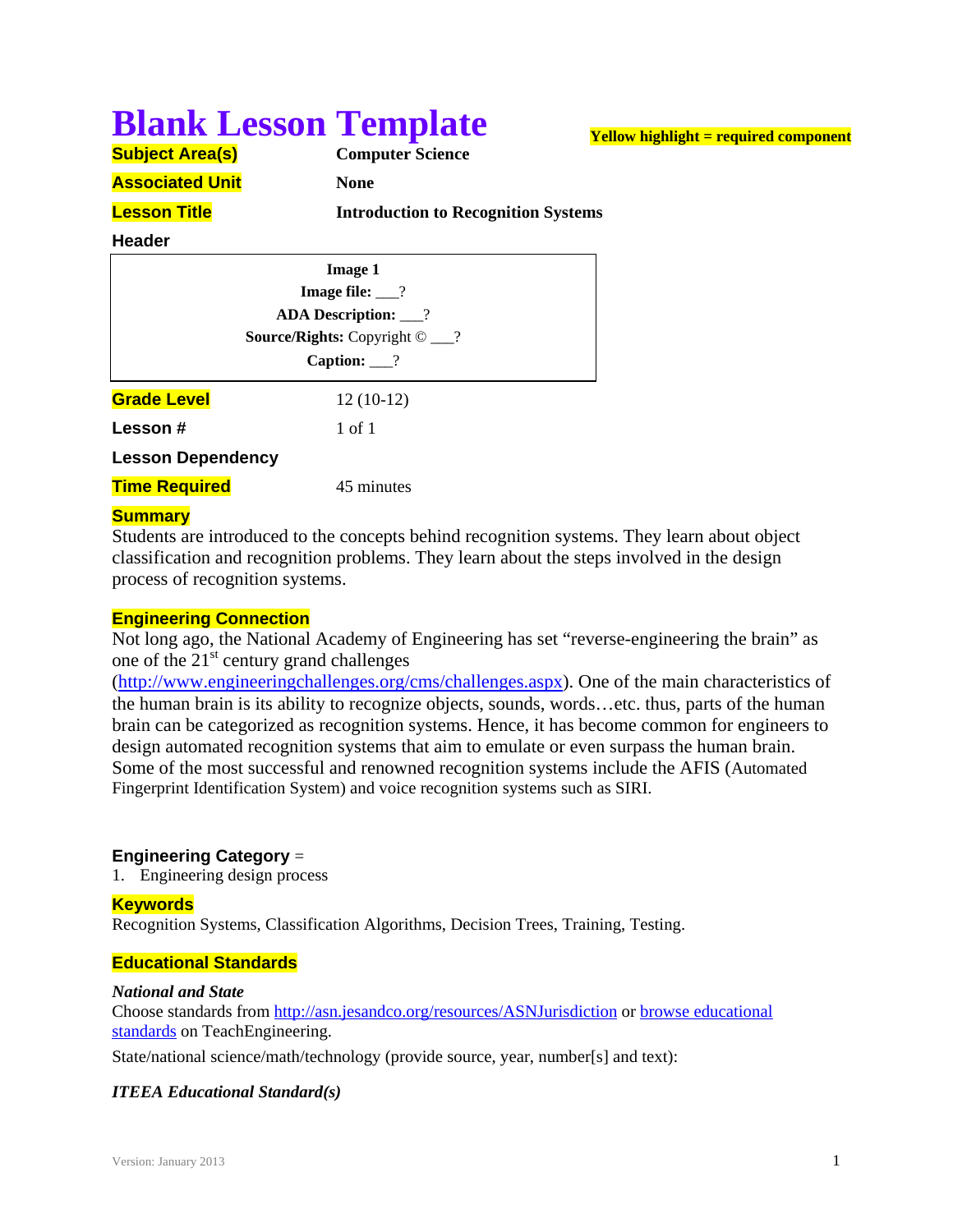ITEEA (provide standard number, grade band, benchmark letter and text):

## **Pre-Requisite Knowledge**

## **Learning Objectives**

After this lesson, students should be able to:

- Explain how recognition systems are designed.
- Identify the key to a successful recognition system design.

## **Introduction / Motivation**

Use your iPhone or your Android voice recognition system to text your friend "I am just teaching a class, don't reply". Ask the students:

- How do you think the cell phone recognized what I was telling it?
- Do you think the voice recognition system in your phone is smart?
- Can it make errors?
- What if you have two contacts in your phone, one is "Sara" and the other one is "Sarah"?
- Suppose you are in the car in the highway (not driving of course) and the window is open while you are trying to use your voice recognition system, do you think it will understand everything you are trying to say?
- Write down a list of possible limitations of your voice recognition system.

## **Lesson Background & Concepts for Teachers**

## **Recognition Systems:**

Recognition systems are computer applications based on algorithms which can automatically recognize or categorize objects of interest. An algorithm is a sequence of well-defined instructions. Algorithms that take *measurements* as an input and give *class labels* as output are usually called *classification algorithms*. For example, an algorithm can take *measurements* such as *height*, *skin color*, and *hair color* of person and outputs the *country of origin* of that person. The *country of origin* in this case is called a *class label*. Mathematically, a recognition system or a classification algorithms can be seen as function mapping  $y=f(x)$  where *y* is the output label and  $\dot{x}$  is (are) the input measurement(s).

## **Recognition System Design:**

The design process of a recognition system undergoes two main steps: *training (learning)* and *testing*. The *training* step also called the *learning* step basically consists of learning the function *f(.)* from a set of training examples. For instance, say we want to design a recognition system that can identify whether a person is Asian or North American from his/her height. We would first measure the height from a sample of the Asian population and a sample of the North American population. Then we can learn that a specific height threshold *t* distinguishes between the two populations. Therefore, the learned function *f(.)* can be written as follows:

$$
f(\pmb{x}) = \begin{cases} 1 & \text{if } \pmb{x} > t \\ 2 & \text{if } \pmb{x} < t \end{cases}
$$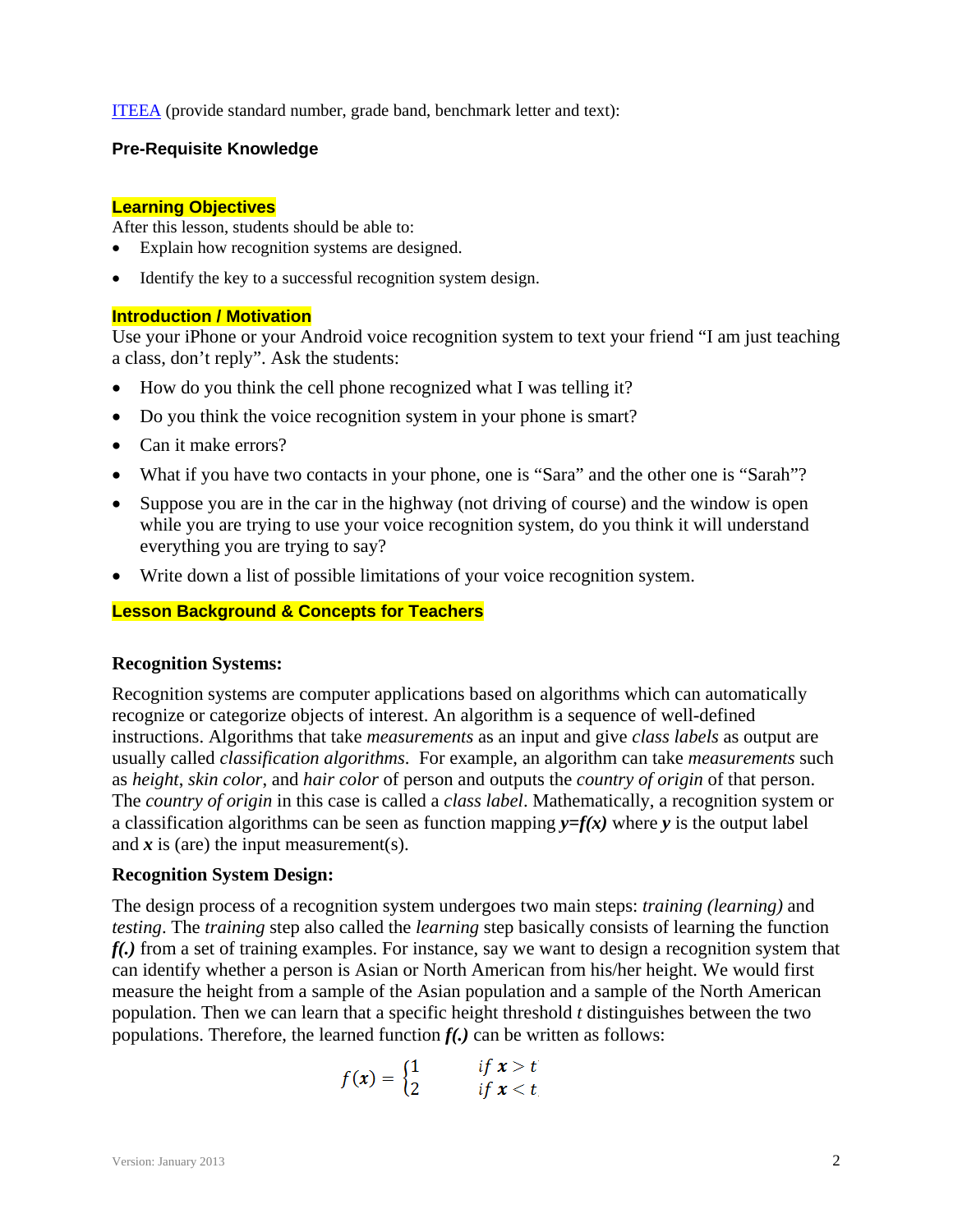Where the number 1 represents the North American population and 2 represents the Asian population.

However, since neither all North American people have height larger than *t* nor all Asian people have height smaller than *t*, the recognition system will make errors. In order to assess the accuracy of the system, another sample set of heights is collected from both populations. The sample set is called *testing data*. The testing data is run through the recognition system and the number of correctly and falsely classified samples is recorded, hence, allowing a measure of accuracy of the system. This last step is called the *testing* phase of the design.

## **Decision (classification) Trees:**

In the previous section, we considered an example of a classification problem with a single measurement, what if there was more than just one measurement i.e. multivariate data. In this case, more sophisticated functions (algorithms) *f(.)* are considered.

Decision trees seek to find a function  $f(.)$  that predicts the class label of an object based on a single or several measurements. A decision tree diagram is depicted in Figure 2.



The decision tree is composed of a root, terminal leafs (in squares) and internal decision nodes (in circles) as shown in Figure 1. Each decision node applies a decision  $f(x)$  for a given input  $x$ . At each node, a decision is made and one of the branches is taken depending on the outcome. The outcome of the classification is the value written in the leaf.

**Image** Insert Image # or Figure # here [use Figure # if referenced in text]

Version: January 2013 3 **Figure 1 Image file:** \_\_\_? **ADA Description:** \_\_\_? **Source/Rights:** Copyright © \_\_\_? **Caption:** Figure 1. \_\_\_?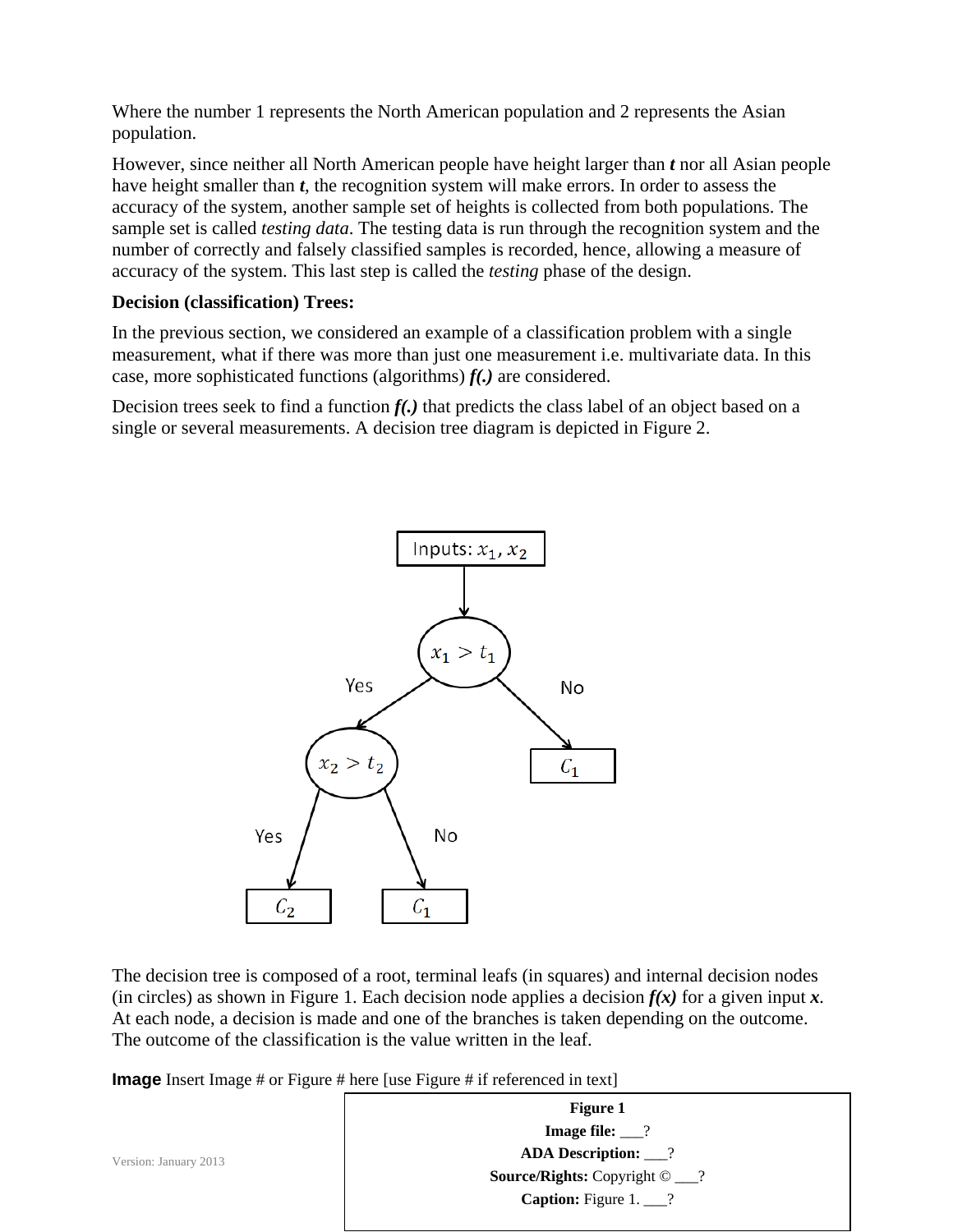## **Vocabulary / Definitions**

| <b>Word</b>                                          | <b>Definition</b> |
|------------------------------------------------------|-------------------|
|                                                      |                   |
|                                                      |                   |
| <u> 1989 - Johann Stoff, Amerikaansk politiker (</u> |                   |

## **Associated Activities**

Missile Detection System

## **Lesson Closure**

## **Assessment**

*Written Answers:* Collect students' written answers to the last question of the introduction. (See below a suggested answer).

*Limitations of Recognition System:*

- Not adaptive: sometimes recognition systems are not adaptive, one could take the example of language accent issues with voice recognition systems.
- Not robust to noise: if there is noise surrounding the system, for example highway noise in the case voice recognition systems.
- Not intelligent: this is the main limitation of recognition systems. Say, you can speak French but with some grammatical mistakes. A French person would be able to infer what you are saying even if you switch verbs with adjectives whereas a recognition system would not be able to do that.

## **Additional Multimedia Support**

**References** 

**Attachments** 

**Other** 

**Redirect URL** 

**Contributors** Roberto Dimaliwat, Amin Merouane

## **Supporting Program**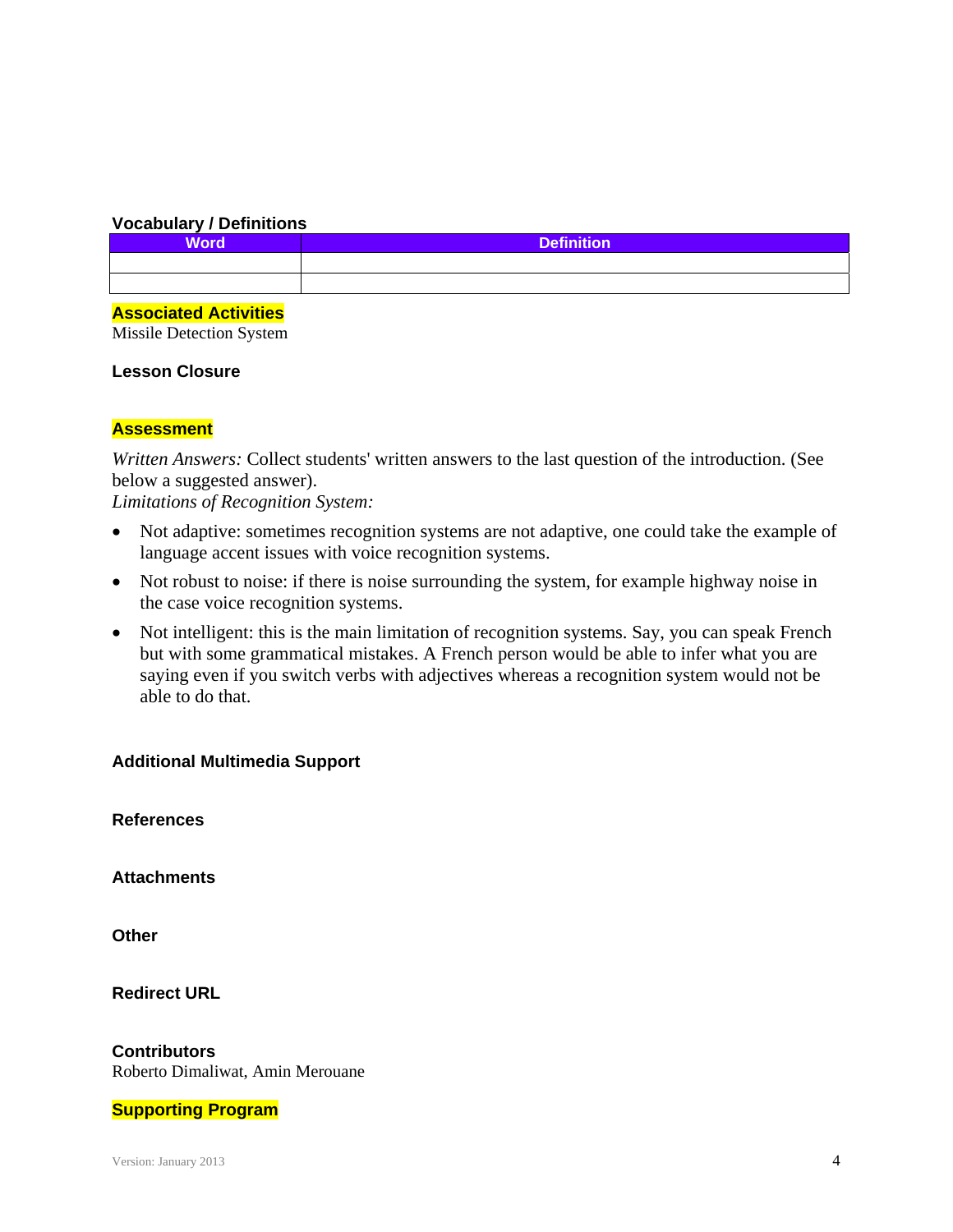National Science Foundation GK-12 Program, University of Houston

## **Acknowledgements**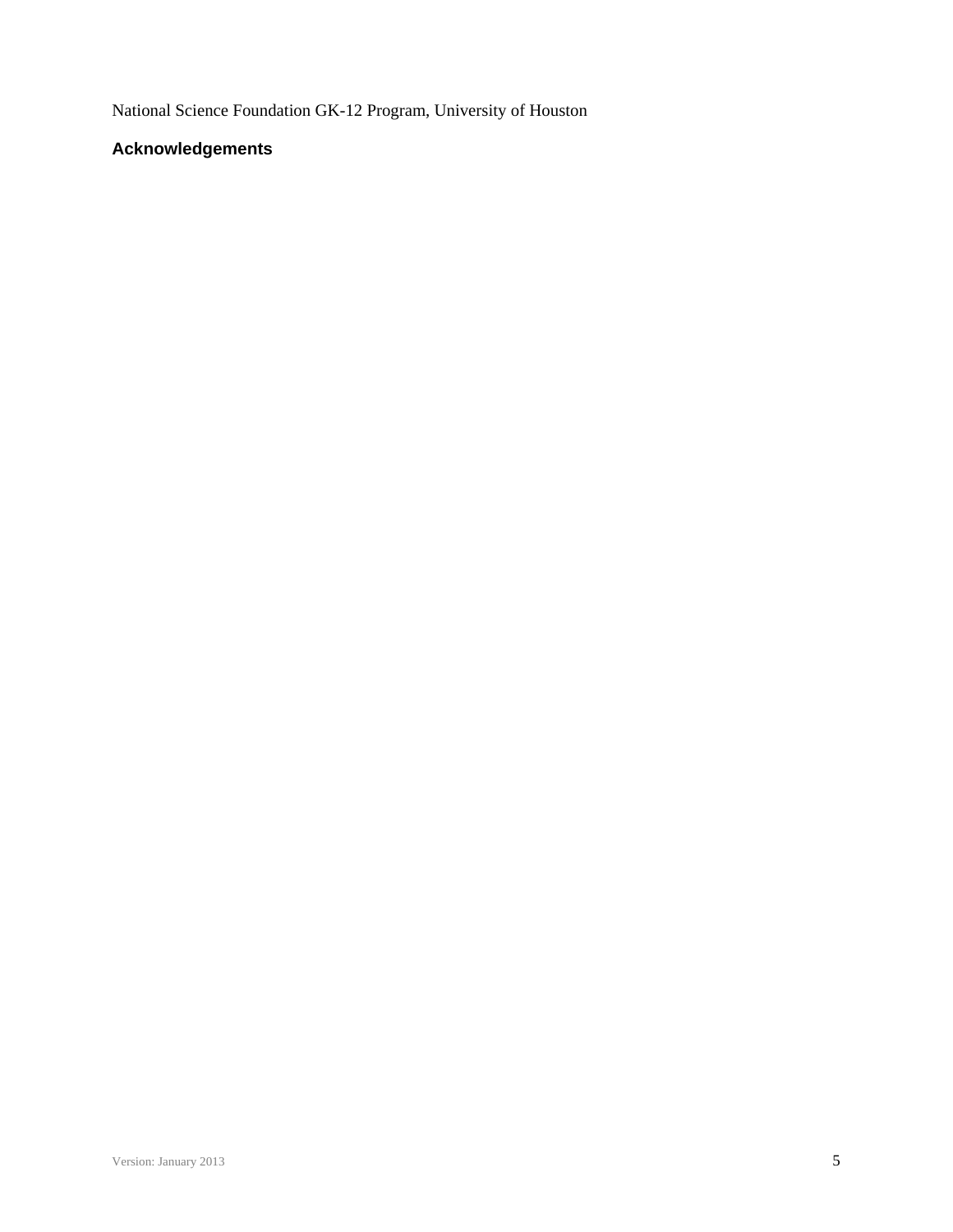# **Blank Activity Template**

|  | <b>Subject Area(s)</b> |  |  |
|--|------------------------|--|--|
|  |                        |  |  |

**Associated Unit None None** 

**Computer Science Associated Lesson Introduction to Recognition Systems Activity Title** *Missile Detection System* 

**Yellow highlight = required component**

## **Header**

**Image 1 Image file:** 2 **ADA Description:** \_\_\_? **Source/Rights:** Copyright © \_\_\_? **Caption:** \_\_\_?

## **Grade Level 12 (10-12)**

**Activity Dependency** 

**Time Required** 45 minutes

**Group Size**

**Expendable Cost per Group** US \$\_\_\_

## **Summary**

Students learn how real world recognition systems are designed. They will apply the concepts of decision trees for designing a missile/airplane detection system on simulated data.

## **Engineering Connection**

Missile or airplane detection systems are complex systems that require a significant amount of engineering design. In general, the systems are designed so that to have two main parts: a sensor (radar usually), and a recognition system. The sensors detect and collect measurements from targets of interest (any flying object) such as speed, size, direction …etc. Then the recognition system identifies whether the object is an airplane or a missile.

## **Engineering Category** =

1. Engineering design process

## **Keywords**

Recognition Systems, Classification Algorithms, Decision Trees, Training, Testing.

## **Educational Standards**

## *National and State*

Choose standards from http://asn.jesandco.org/resources/ASNJurisdiction or browse educational standards on TeachEngineering.

State/national science/math/technology (provide source, year, number[s] and text):

## *ITEEA Educational Standard(s)*

ITEEA (provide standard number, grade band, benchmark letter and text):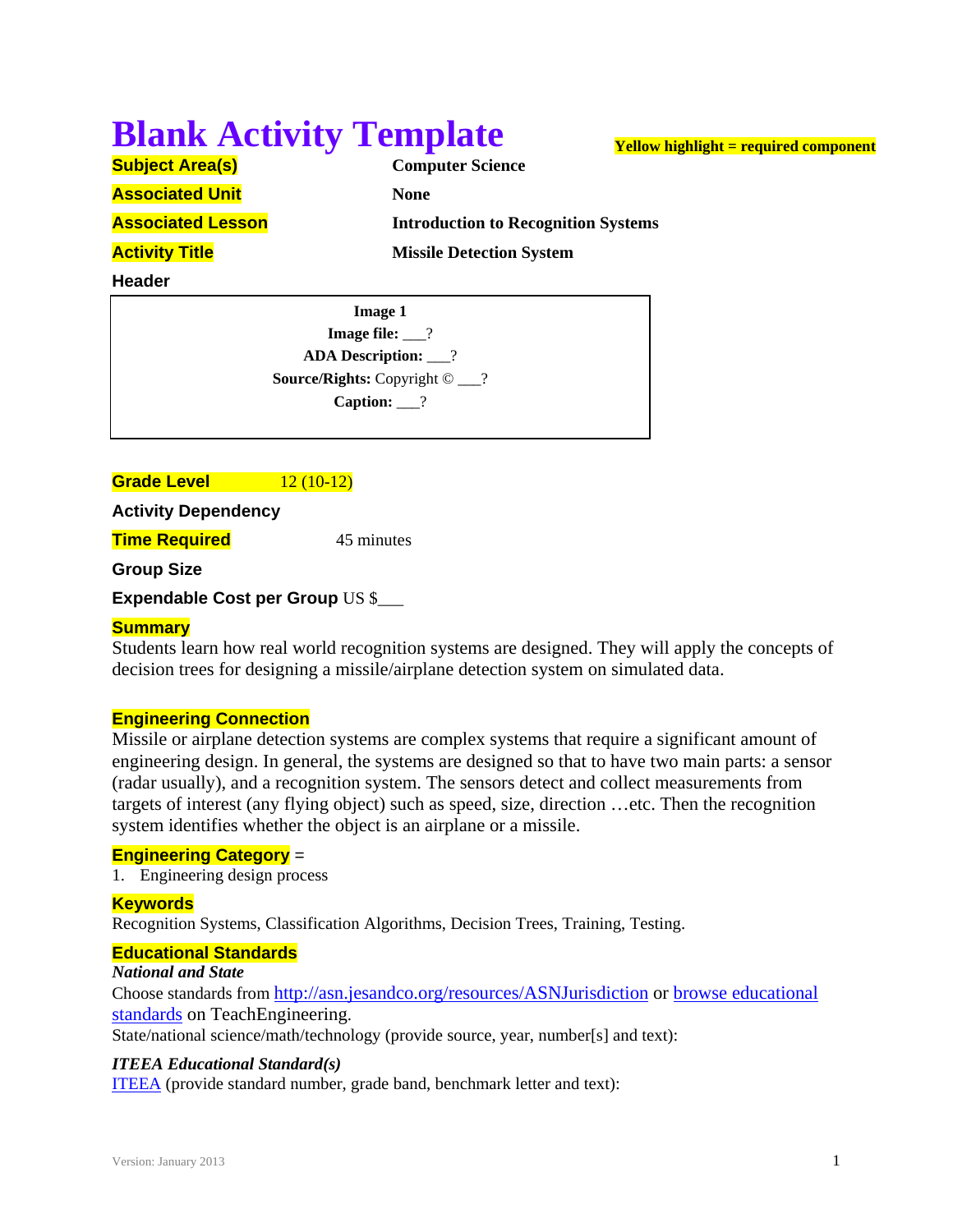## **Pre-Requisite Knowledge**

Microsoft Excel.

#### **Learning Objectives**

After this activity, students should be able to:

- Explain how recognition systems work.
- Relate simple recognition system concepts to real-life applications.

#### **Materials List**

Each group needs:

A computer with Microsoft Excel.

To share with the entire class:

 $\bullet$ 

#### **Introduction / Motivation**

Although we might not be aware of it, recognition systems constitute a main part of the modern technologies being used by our society. Financial institutions such as banks use recognition systems for fraud detection, law enforcement agencies use facial and fingerprint recognition systems. In military applications, recognition systems can be used for threat detection. In this activity, you will play the role of an engineer whose company has a contract with the US army. Your task will be to design and assess the performance of a system that can distinguish missiles from airplanes. You will be given a dataset with object measurements, namely speed and size of missiles and airplanes. You will have to split your data into a training set and a testing set, design your system and calculate your recognition performance.

#### **Vocabulary / Definitions**

| <b>Word</b> | <b>Definition</b> |
|-------------|-------------------|
|             |                   |
|             |                   |
|             |                   |
|             |                   |

## **Procedure**

**Background**

#### **Before the Activity**

 Review the concepts and the terminology used in recognition systems such as training set, testing set and decision trees from the associated lesson.

#### **With the Students**

- 1. Open the dataset excel sheet (attached), split your datasets into two parts, half for training and half for testing.
- 2. Provide a scatter plot of object size versus object speed. Plot the missile and airplane data on the same graph. The plot should look like Figure 1 below.
- 3. From your plots, you can notice that airplanes have larger size and smaller speed in most cases than missiles, now you need to design your recognition system. For this case, you will have to use a decision tree as depicted in Figure 2. The parameters of your system are the thresholds *t1* and *t2***.** You will have to choose them.
- 4. Calculate the performance of your system using the test data. One way to calculate the performance is to count the number of falsely detected objects and divide that number by the total number of objects in the testing set.
- 5. Redo the experiment for five different values of *t1* and *t2.*
- 6. Write a brief paragraph describing based on what criteria you would design your system i.e. select your thresholds? Explain.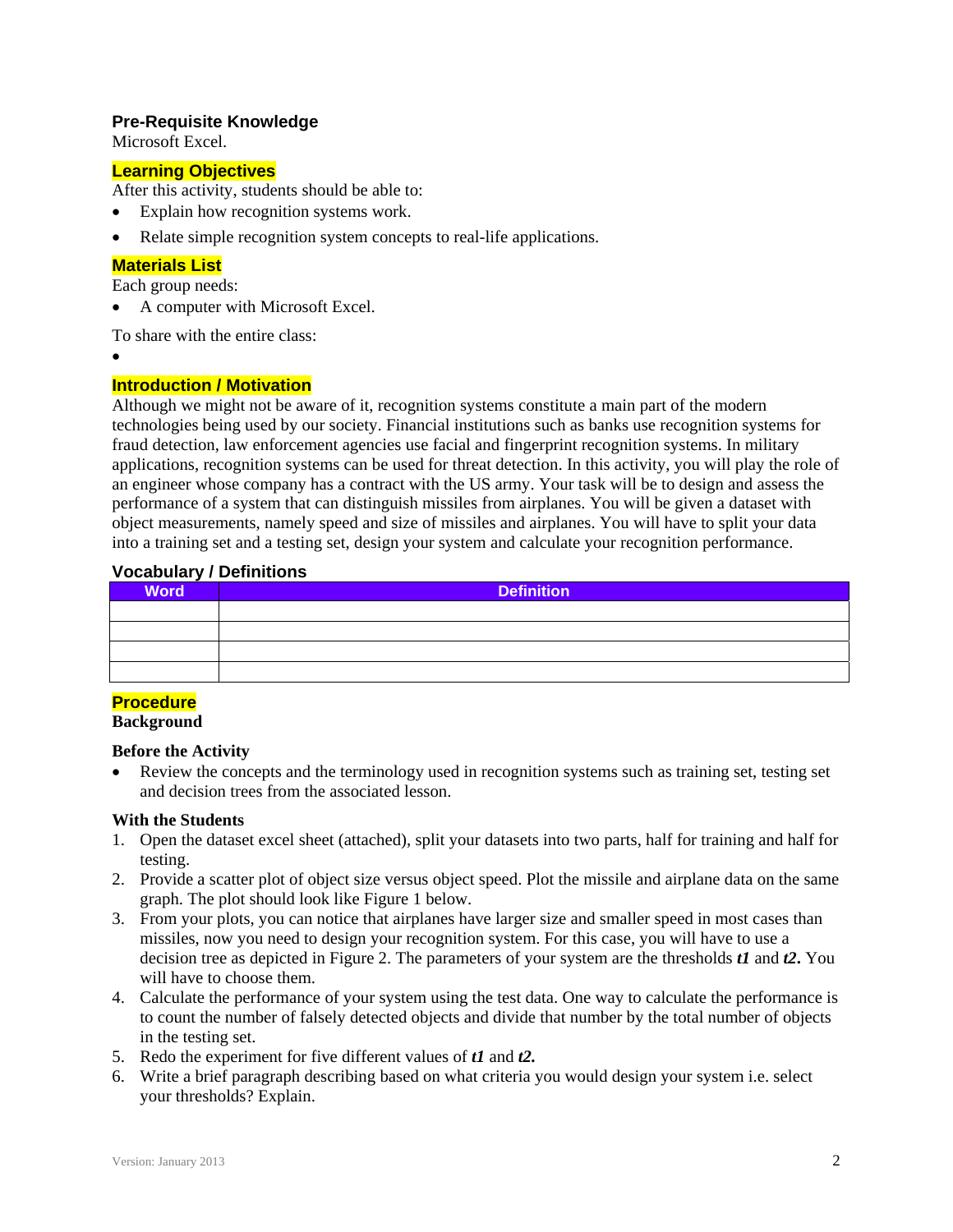

Figure 1: Scatter plot of size versus speed. Squares in red represent airplanes. Diamonds in blue represent missiles.

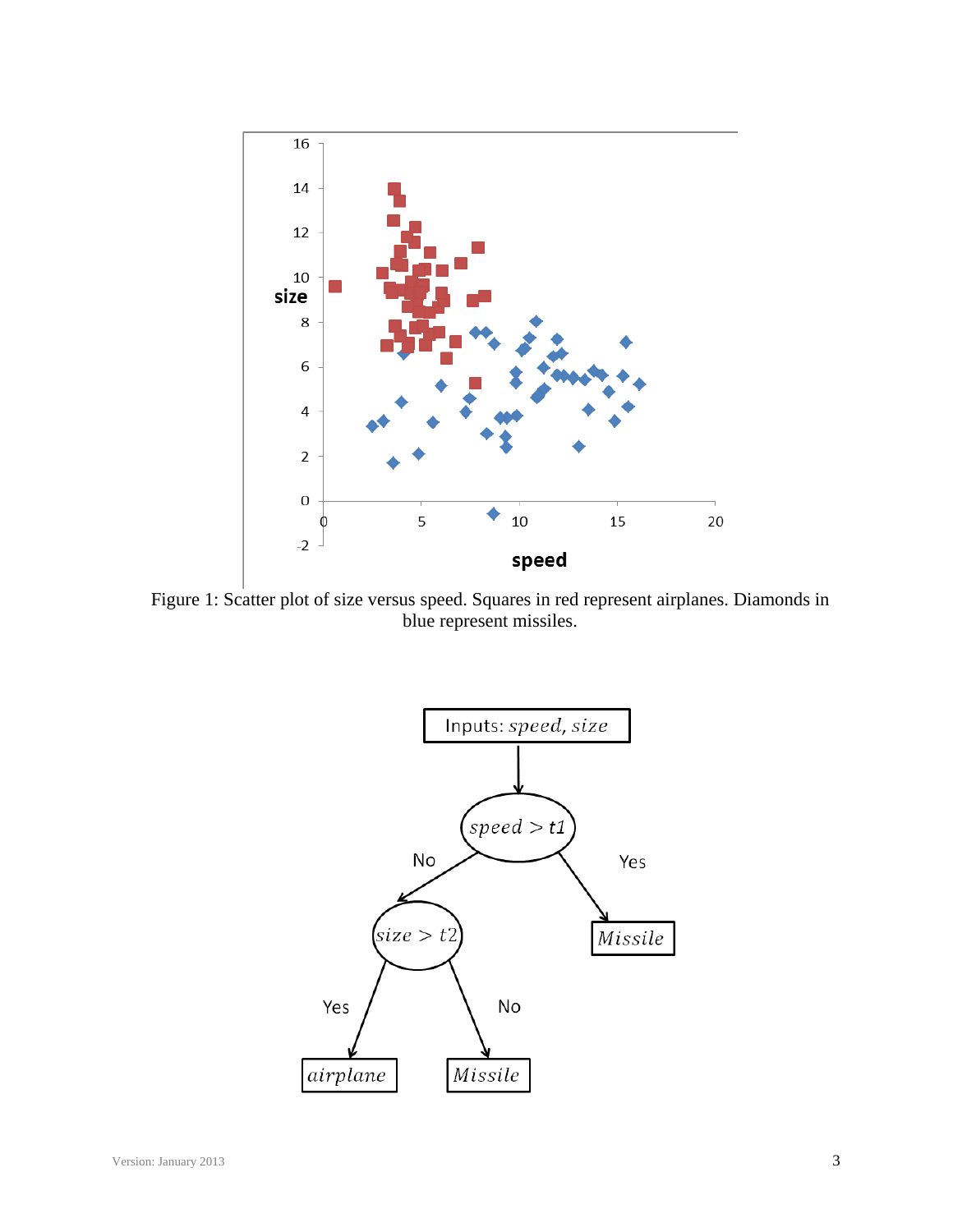#### Figure2: Decision Tree System for Missile/Airplane Detection

**Attachments** Airplane\_Missile\_Data\_and\_Calculations.xlsx

## **Safety Issues**

 $\bullet$ 

**Troubleshooting Tips** 

## **Investigating Questions**

#### **Assessment**

## **Pre-Activity Assessment**

*Descriptive Title:* None

**Activity Embedded Assessment**  *Descriptive Title:* None

#### **Post-Activity Assessment**

*Descriptive Title:* Collect students' written answers to the last question of the introduction. (See below a suggested answer).

Typically, one can choose thresholds *t1* and *t2* based on the performance of the recognition system. This is the most logical answer in most cases. Nonetheless, for different applications this answer changes because other factors have to be considered. In our case, for missile detection systems, it would make more sense to over-detect the missiles i.e. making sure that a missile is always correctly detected. However, this will increase the number of false alarms (planes detected as missiles) and reduce the overall performance of the system.

## **Activity Extensions**

## **Activity Scaling**

- For lower grades,  $\qquad$ ?
- For upper grades,  $\frac{1}{2}$ ?

## **Additional Multimedia Support**

#### **References**

**Other**

**Redirect URL** 

**Contributors** Roberto Dimaliwat, Amin Merouane

## **Supporting Program**

National Science Foundation GK-12 Program, University of Houston